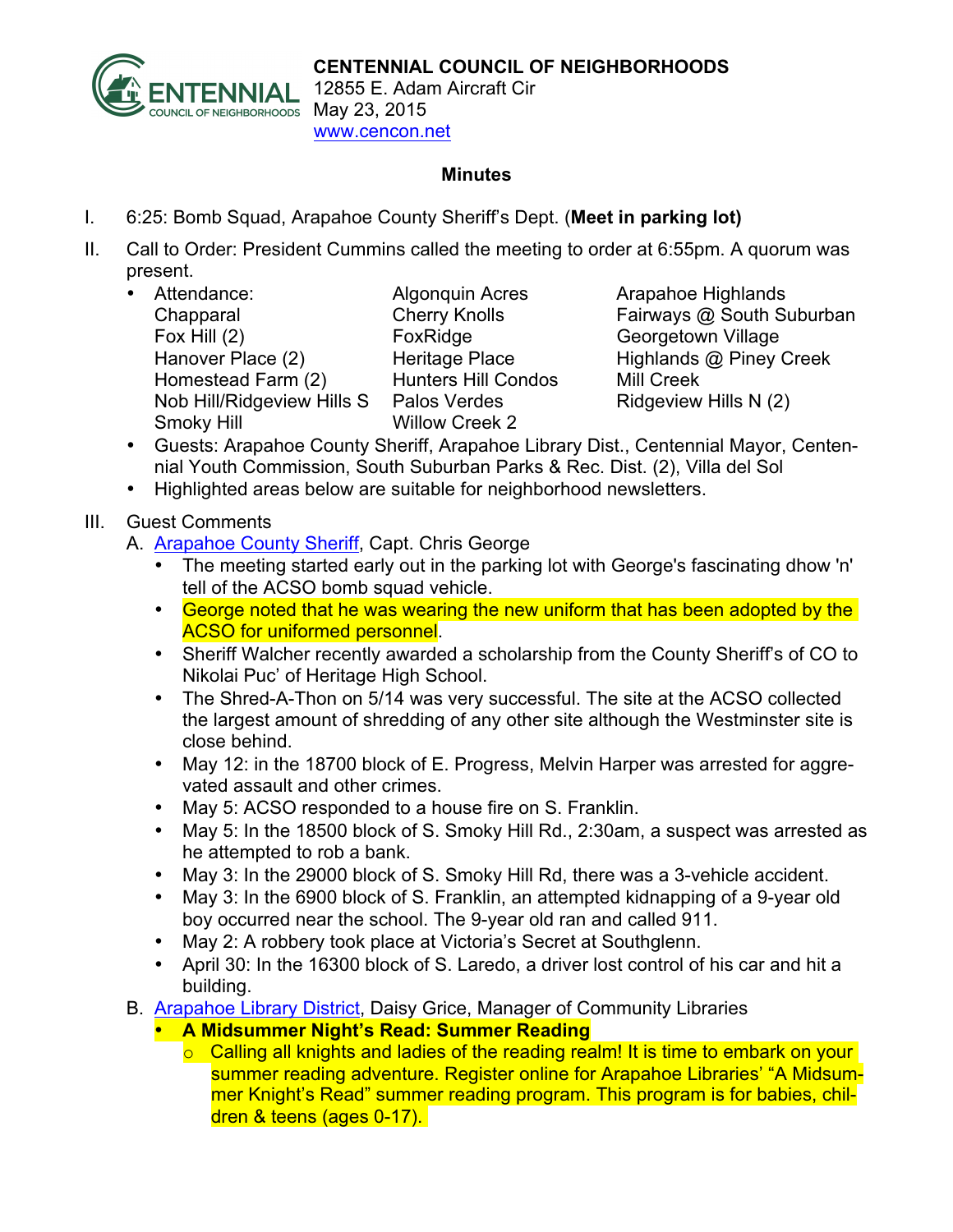- $\circ$  Adventurers of all ages will earn a book, coupons, and be entered into a drawing for a chance to win even more prizes by logging reading. Start your journey by registering and tracking your progress online at [arapahoelibraries.org/summer2016.](http://www.arapahoelibraries.org/summer2016)
- $\circ$  Go to any of ALD library to complete fun activities and your efforts will be rewarded with a collectible pin as shown on the map.
- o On Sat., June 4, 10 am-Noon, Smoky Hill Lib. will host a Summer Reading Kickoff event for all ages, and a Pirate Academy event just for teens from 1-2 pm the same day.
- o For more information visit [arapahoelibraries.org/summer2016.](http://www.arapahoelibraries.org/summer2016)
- **Koelbel Con 2016: A Pop Culture Extravaganza**
- o Koelbel Con pop culture extravaganza will again take place on Sat., June 25, 9 am-5 pm at Koelbel Lib. Come in costume to celebrate comic books, gaming, technology, and more. Featured will be hands-on technology demos, including virtual reality, robots, 3D printers, and more. Guests can mingle with authors, artists and vendors
- o This year, the event will feature special guest Jason Marsden. From acting in *Boy Meets World* and *Step by Step*, to providing the voice of hundreds of characters including Goofy's son Max in *A Goofy Movie*, Haku in *Spirited Away*, Thackery in *Hocus Pocus* and Noel Kreiss in *Final Fantasy 13.2*, Marsden is often referred to as "that guy from that show." He will host a Q&A session from 10-11 am and will be on hand all day to meet fans and sign autographs.
- For more information, visit [arapahoelibraries.org/KoelbelCon2016](http://www.arapahoelibraries.org/KoelbelCon2016)
- C. Arapahoe [Park & Rec](http://www.aprd.org) District, Delos Searle, Asst. District Manager, absent
	- Materials in attachments
	- A report was emailed.
	- The native mowing cycle has begun
	- Lookout Pool opened on Memorial Day.
	- There are several job openings in the attachments below these minutes.
		- o Custodial Maintenance Supervisor
		- o Facility Maintenance Specialist
		- o **Personnel Administrator**
- D. Fire Districts, Chief Bob Barker, South Metro Fire

[Cunningham](http://www.cfpd.org) Fire, [Littleton](http://www.littletongov.org/fire) Fire, [South](http://www.southmetro.org) Metro Fire

- Cunningham
	- o C.J. Whelan & Jeff Tasker were re-elected to the Board of Directors
	- o **EMS Open House is scheduled for June 4, Fire Station 3, S. Picadilly & S.** Riviera Way.
	- $\circ$  Legislation has been passed to redefine para-medicine
	- $\circ$  A \$250,000 grant has recently been received from the Dept. of Homeland Security.
- South Metro Fire District
	- o **SMFR is seeking a Communications Dir. to replace Becky O'Guin. Applications** are available on the website.
	- o South Metro has signed up to use NextDoor.com in their communications plan.
	- **O** A Pulse Point app is available for CPR.
	- o Kids Mini-Academy begins in June.
	- o Station 31 at Orchard & Havana will celebrate its Grand Opening on June 15.
	- $\circ$  A new ladder (tower) truck is being put into use. It has an elevation of 95' when in use.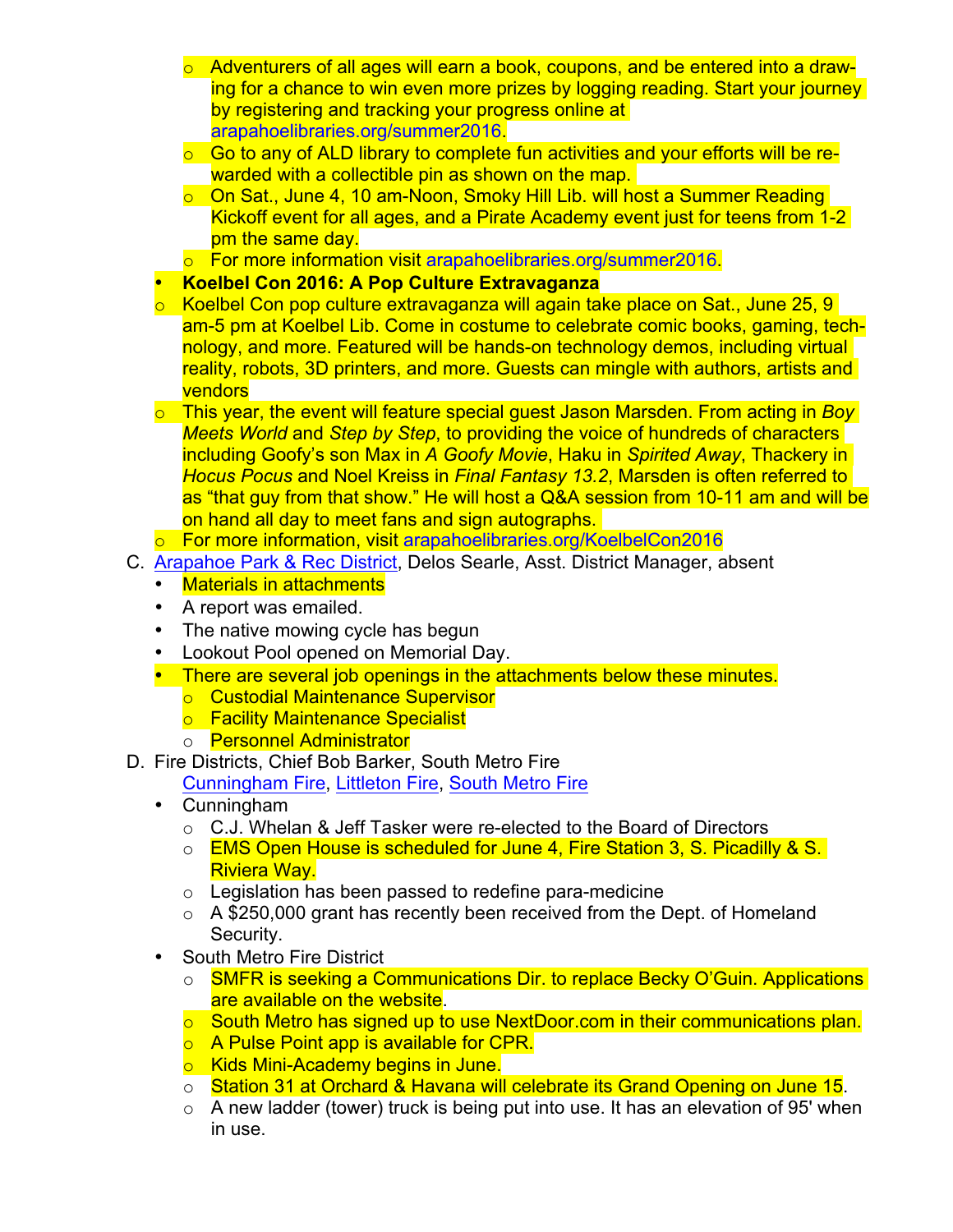- o From Mike Dell'Orfano: South Metro only sends messages to those Nextdoor accounts within our fire district boundaries, so that may explain why some had not seen any of our posts. I've included a link below that shows what we've been posting since early May. Check to see if you can see them on their accounts. [nextdoor.com/agency-detail/co/centennial/south-metro-fire-rescue/](https://nextdoor.com/agency-detail/co/centennial/south-metro-fire-rescue/)
- Littleton
	- o The contract with Fairview/Meadowbrook has been approved.
	- o A contract to cover Lockheed-Martin has moved forward.
	- o A new Emergency Manager has been hired.
	- o Kids & Teen Fire Academies are scheduled for the summer months. Information on the website.
	- o There have been several serious accidents involving very young children. Please be aware of potential dangers.
- E. South Suburban [Park & Rec](http://www.SSPR.org) District, Teresa Cope, Communications Director
	- Teresa Cope announced the results of the election for SSPRD. Scott LaBrash was re-elected to a second term and Jim Taylor is the newly elected Board Member.
	- See further information in the links below these minutes.
- F. City of [Centennial](http://www.centennialco.gov)
	- Mayor Cathy Noon distributed a flyer with information on City events scheduled for the summer. Events include: Happy Hour & Park on the  $3<sup>rd</sup>$  Thursday, a Car Show at the June Movie Night, a Brew & Q, Princess Bride, & a Chalk Art Festival.
	- The Summer program will kick-off 6/4 with a performance by the Air Force Academy Band, the Falconaires, at 6pm.
	- The Splash Pad in the Park opens this week-end.
	- District 2 Meeting with Council Members Truhlar & Penaloza will be Wed, 5/25, 6:30pm at Koelbel Lib.
	- Commissions: Deadline for the Election Commission was last Fri., 5/20, The Senior Commission will be the next one to open applications, the Youth Commission will also need to bring on new members to replace outgoing members. Applications for all commissions are available on the website.
	- The Youth Commission granted 5 scholarship awards to high school students.
	- The Senior Commission has been working with Project Cure. They are also working with the I-Team to develop a mobility app to provide information of all modes of transportation available to seniors in the community.
	- The work on the I-25/Arapahoe Rd. interchange has begun. Construction alerts are available online from CDOT. Construction on additional lanes on C-470 will soon begin soon. The concrete work on Dry Creek is underway between Colorado Blvd. & Holly.
- IV. RTD Update, Sheryl Machado, PIO, Southeast Rail Line & Pauline Haberman, PI Specialist, R Line (I225 corridor)
	- Sheryl Machado and Pauline Haberman of the RTD Public Information Office gave an update on the R Line and the Extension of the E & F Lines S from Lincoln Station to Ridgegate Pky. The R Line will extend from 9-Mile Station N through Aurora to connect with the A line to DIA. It plans to open late in 2016. The rail line extension from Lincoln to Ridgegate is expected to open in 2019.
- III. CenCON Business
	- A. President's report, Gerry Cummins
		- Cummins filed the Corporate Report for CenCON.
	- B. Officer elections: